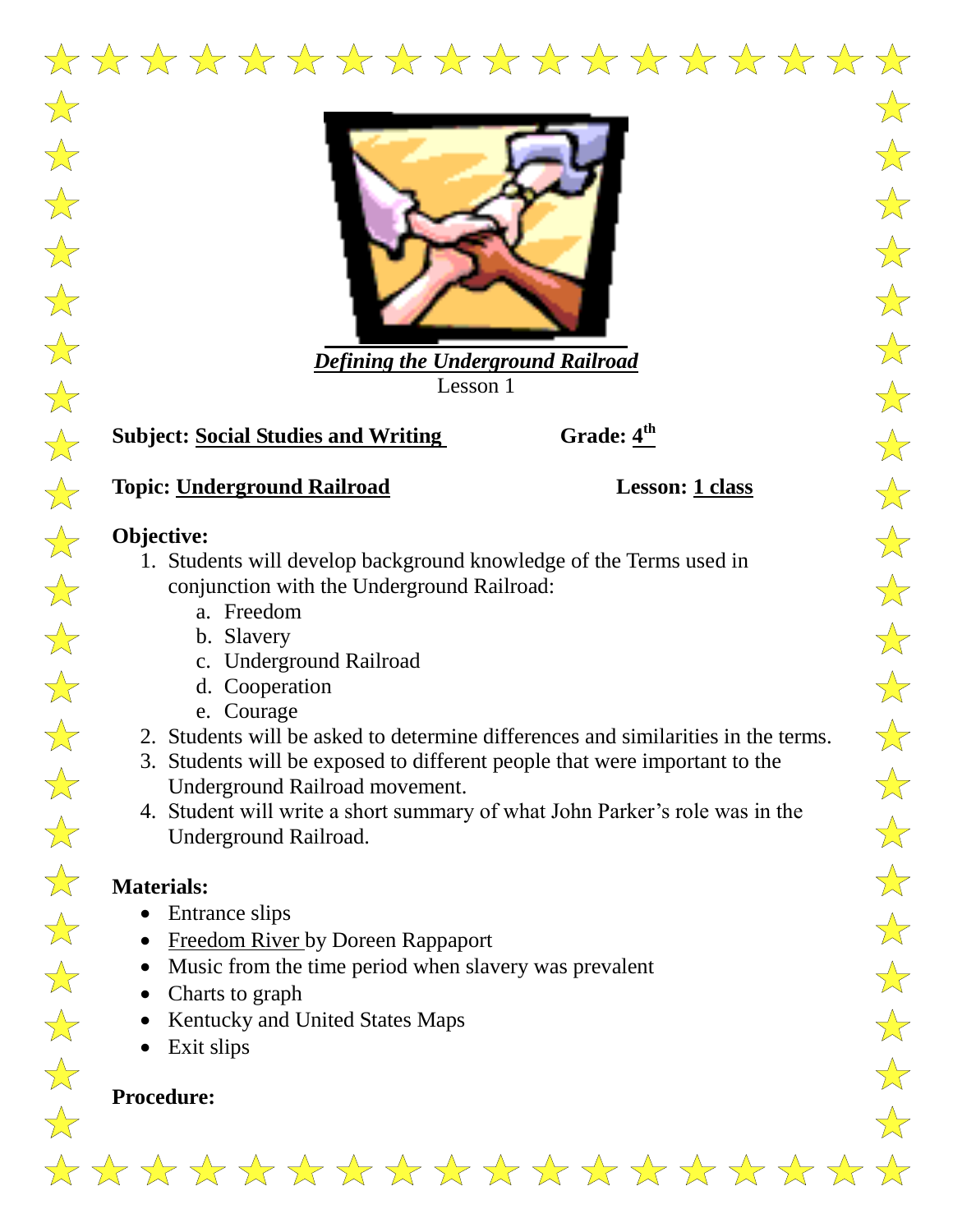

- Each student will be given 5 sticky notes to write what they think each of the 5 terms mean.
- The students will then be asked to come and place their definitions under the words.
- The class will read and discuss the definitions and determine how many had the same ideas.
- Determine which if any of the definitions should be switched.
- Read Freedom River. Discuss how people were important to the Underground Railroad, in particular John Parker.
- Re-evaluate after reading the story if the definitions are in the correct places and see if anyone would like to remove or change theirs.
- Discuss how John Parker's location helped slaves escape on the Underground Railroad. Show a map of Kentucky and explain how Parker used to transfer slaves to safety. Teacher will show overheads of Ripley, Ohio and runaways that John P. Parker helped escape.
- Students will be given exit slips asking them to briefly explain the role of John Parker and the Underground Railroad.

#### **Assessment**:

 $\frac{1}{\sqrt{2}}$ 

 $\frac{1}{\sqrt{2}}$ 

 $\frac{1}{\sqrt{2}}$ 

 $\frac{1}{\sqrt{2}}$ 

 $\frac{1}{\sqrt{2}}$ 

 $\frac{1}{\sqrt{2}}$ 

 $\frac{1}{\sqrt{2}}$ 

 $\frac{1}{\sqrt{2}}$ 

 $\frac{1}{\sqrt{2}}$ 

 $\frac{1}{\sqrt{2}}$ 

 $\frac{1}{\sqrt{2}}$ 

 $\frac{1}{\sqrt{2}}$ 

 $\frac{1}{\sqrt{2}}$ 

 $\frac{1}{\sqrt{2}}$ 

 $\frac{1}{\sqrt{2}}$ 

 $\frac{1}{\sqrt{2}}$ 

 $\frac{1}{\sqrt{2}}$ 

 $\frac{1}{\sqrt{2}}$ 

 $\frac{1}{\sqrt{2}}$ 

 $\frac{1}{\sqrt{2}}$ 

 $\frac{1}{\sqrt{2}}$ 

 $\frac{1}{\sqrt{2}}$ 

Students will be assessed on the exit slips they will write. Their responses will be displayed outside the classroom to bring awareness to anyone who passes by the hallway.

#### **Resources**:

#### *Children's Literature*:

Freedom River by Doreen Rappaport

His Promised Land: The Autobiography of John P. Parker, Former Slave and Conductor on the Underground Railroad by John P. Parker, Stuart Seely Sprague

# *Technology:*

"Follow the Drinking Gourd", The Music Connection, Silver Burdett Ginn,